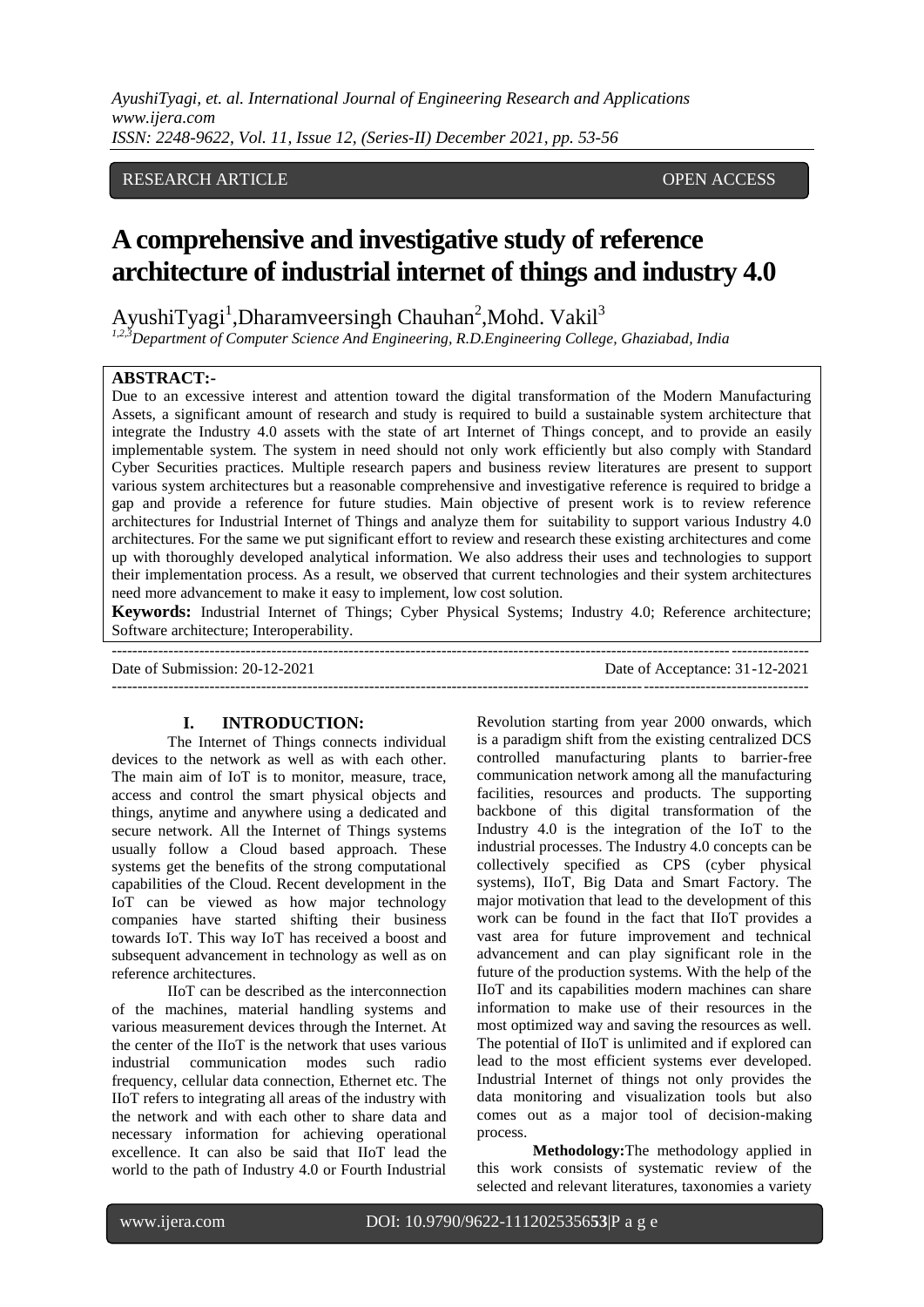of resources like Google Scholar, IEEE, Sci-Hub, Springer, Taylor and Francis etc. Lots of academic literature and practical studies were extensively consulted to find the IIoT resource and framework technologies and their relation to with the Industry 4.0. While the current academic literature offers limited information to the existing and emerging IIoT developments, our major concern was on Industry 4.0 and its recent developments. In order to develop a conceptual and inter-related model for the integration of IIoT in the Industry 4.0, a more qualitative and empirical study for the new Industry 4.0 architectural reference model was required.

**IIOT Reference Architecture:** Reference architecture is a reference document or a framework, which provides guideline for the development of system, solution and application architectures. It assist in developing a common and widely acceptable definition for the system to be developed, its compositions, sub-systems, design patterns, and a common vocabulary for the implementation and comparing available options for the application. For Instance, reference architecture for an IoT solution for the residence states that all residential houses need to provide IoT enabled devices connected through the network and can share the necessary information. Along with sharing the information, multiple controls and analytics will be required, which comes under the compliance of data and information security. The reference architecture,, will provides a common framework, around which the solution can be developed with the guidelines and reference taken from the reference architecture. It also enables the identification of the most important issues across its applications in many different use cases. The reference taken architecture allows designs to follow the reference architecture without any unnecessary, arbitrary restrictions. The Industrial IoT reference architecture is developed by the Industrial Internet Consortium (IIC). The IIRA, also known as the Industrial Internet Reference Architecture for Industrial Internet of Things systems specifies a framework comprising various viewpoints to help and assist in the development, documentation of the IIRA. Reference architecture uses a common as well as widely acceptable vocabulary and a framework to describe usage, functional and implementation viewpoints. The Industrial Internet Reference Architecture technical document is aimed to address two primary purposes. First, it serves the purpose of providing a foundational framework for all other technical documents for IIOT references.secondly, it provides guideline for the development, documentation and deployment of IIoT systems.

An architecture framework contains all the information for identifying the fundamental architecture, constructs and specifies the concerns, various stakeholders involved, viewpoints, model kinds, corresponding rules and all the conditions of applicability. IIoT System architects and designers can use this architecture framework to discover, describe and organize point of concerns of the system; they can further use architectural representation to clarify, analyze and resolve these concerns. At the centre of the ISO/IEC/IEEE Architecture description standards are various viewpoints like usage, functional etc. A viewpoint consists of the all the related conventions that defines the description and analysis of system of the interest. A viewpoint frames one or more concerns or topic of interest. A stakeholder could be an individual, a team, an organization or multiple classes, having an interest in a system concern and in the same way, an interest in the viewpoint of the system. To help the tasks of explaining, analyzing and 28 resolving the point of concerns, one or more modeling construct is required which can be defined as the model kinds for each viewpoint. The model constructs of the viewpoints and their related stakeholders, concerns and model kinds can be named and grouped as the architecture frames. On the basis of the approach defined by the ISO/IEC/IEEE Architecture Description standard, the concept of describing, analyzing and resolving, the set of specific concerns in each viewpoint is explained as the architecture view for each viewpoint. Applying the model kinds defined in each viewpoint to describe, analyze and resolve the concerns helps in the formation of architecture models that creates the respective architecture view. The architecture views along with their architecture models can be considered as the representations of the architecture. This is how the ISO/IEC/IEEE Architecture Description works. Figure 3.1 explains the content of a standard architecture description and the relations between the related terms and concepts therein. The architecture description guides the system architect to develop an architecture based on the application.

**Functional Viewpoint:** The functional viewpoint basically emphasis on the functional components of the IIoT system. It also consider the structure and inter-relation of the components, and the functional interfaces and interactions between them. It establishes the relation and interactions of the system with external elements in the environment to support the usages and activities of the system. As if we bring these control systems online with the help of Industrial Internet, the control will always remains essential part of industrial systems. The control here is the process of automatically doing the operation,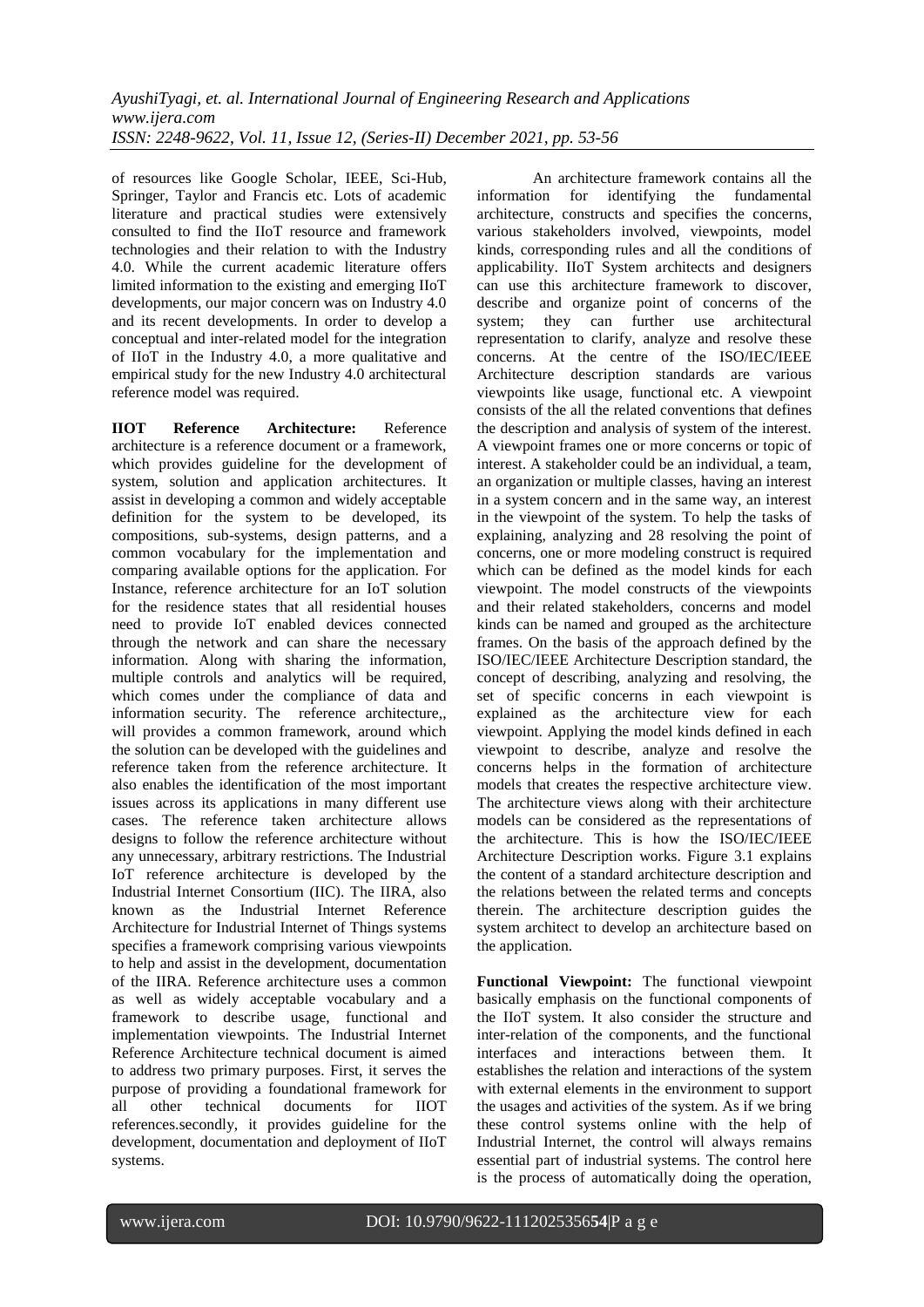based on sensory inputs received to achieve process objectives. Many control systems used today are of low-latency controls to physical systems in close proximity, without a network connection to other systems. Due to this, it is difficult to create local control network, let alone perform all the operations. The inclusion of IT into the OT has primarily emerged due to a need to connect larger control systems and devices and establish control over hierarchies of machines along with scheduling and optimization of resource consumption. There was also a requirement to move toward controls that can digitally simulate the physical world. This requirement led to new approach such as machine learning, possible to apply to OT. The combination of IT and OT brings a great possibility of advancement to a system. But the main obstacle is safety and resilience. Many process-critical OT applications are so critical that certain levels of software reliability that are acceptable in the IT are not sufficient for OT.

**Reference Architecture Model for Industry 4.0:** Reference Architecture Industry 4.0 (RAMI 4.0) is a reference architecture model, developed by members of the Industry 4.0 platform, the group of the German Companies: BITCON, VDMA & ZWEI, and was introduced into standardization in Germany with the DIN SPEC 91345:2016 and in 42 international network through IEC/PAS 63088:2017. It explains a reference model for the architecture of technical components; also known as assets, and also enable their description and life cycle and their assignment to technical and organizational hierarchies to be defined in DIN-SPEC 91345:2016-04. A threedimensional model which represents the Industry 4.0 space as described in the figure have some features of the model of the Smart Grid Architecture Model, which was developed by the European Smart Grid Coordination Group (SG-CG) and is now accepted worldwide. It was adapted and extended to meet the Industry 4.0 requirements. The function layer is described as:

• Description of various functions.

• Platform for horizontal integration of the various functions.

• Run-time and modeling environment for services to **II.** support business processes.

• Run-time environment for technical  $\&$  applications functionality.

Rules and decision-making logic are developed in the Functional Layer. Remote access and horizontal integration occurs within the Functional Layer. Such type of access is in particular used to call up information, processes which are only relevant to subordinate layers. For examples, include flashing of sensors/actuators or the reading of diagnosis data. This maintenance- related temporary remote access is

not relevant to permanent functional or horizontal integration.

**Specification of the Industry 4.0 component model:** The initial condition for the implementation is that different objects come from different vendors with different communication abilities and protocols have to be implemented as Industry 4.0 components. Fig.5.3 shows how a physical object or machine of production becomes an Industry 4.0 component. The object or thing as mentioned is a standard technical component of a machine, 47 machine, software etc. may be without any Industry 4.0 component's features. Only when the object or thing is enveloped by an administration shell or data container, they can be described as an Industry 4.0 component. The administration shell considers both the virtual representation and technical functionality of the object. Below are the examples of implementation of Industry 4.0 functionality of the object to become the Industry 4.0

• An entire machine can become an Industry 4.0 component using control system for example PLC.

• A supplier develop a component considering the an Industry 4.0 component,

• A terminal block can be considered as an Industry 4.0 component

• Also the software supplied can be an asset in a production machine.

In the component model, there are few requirements based on the VDI/VDE GesellschaftMessundAutomatisierungstechnik,

2015): development works of the Industry 4.0 components, these are as follows:

• Such network must be structured in a way that connections between any end components are possible.

• The components should follow a common semantic model.

• Industry 4.0 component should meet requirements with different areas, i.e. office floor and shop floor"

• The Industry 4.0 compliant communication data of the component should be kept either in the object itself or in a IT system.

## **II. CONCLUSION AND FUTURE SCOPE :**

The contribution of this paper is two-fold. Firstly, the paper developed a method for aggregating evidence on the emerging advancements in the field of IIoT in relation to I4.0. The paper combines approaches to incorporate existing standards into new design model for I4.0. Secondly, the paper captures some of the best practices in industry and develops a reference architecture using a step-by-step process design. This analysis includes reflection on how automation and AI could lower the cyber risk from the IIoT integration into the I4.0 future architectures.